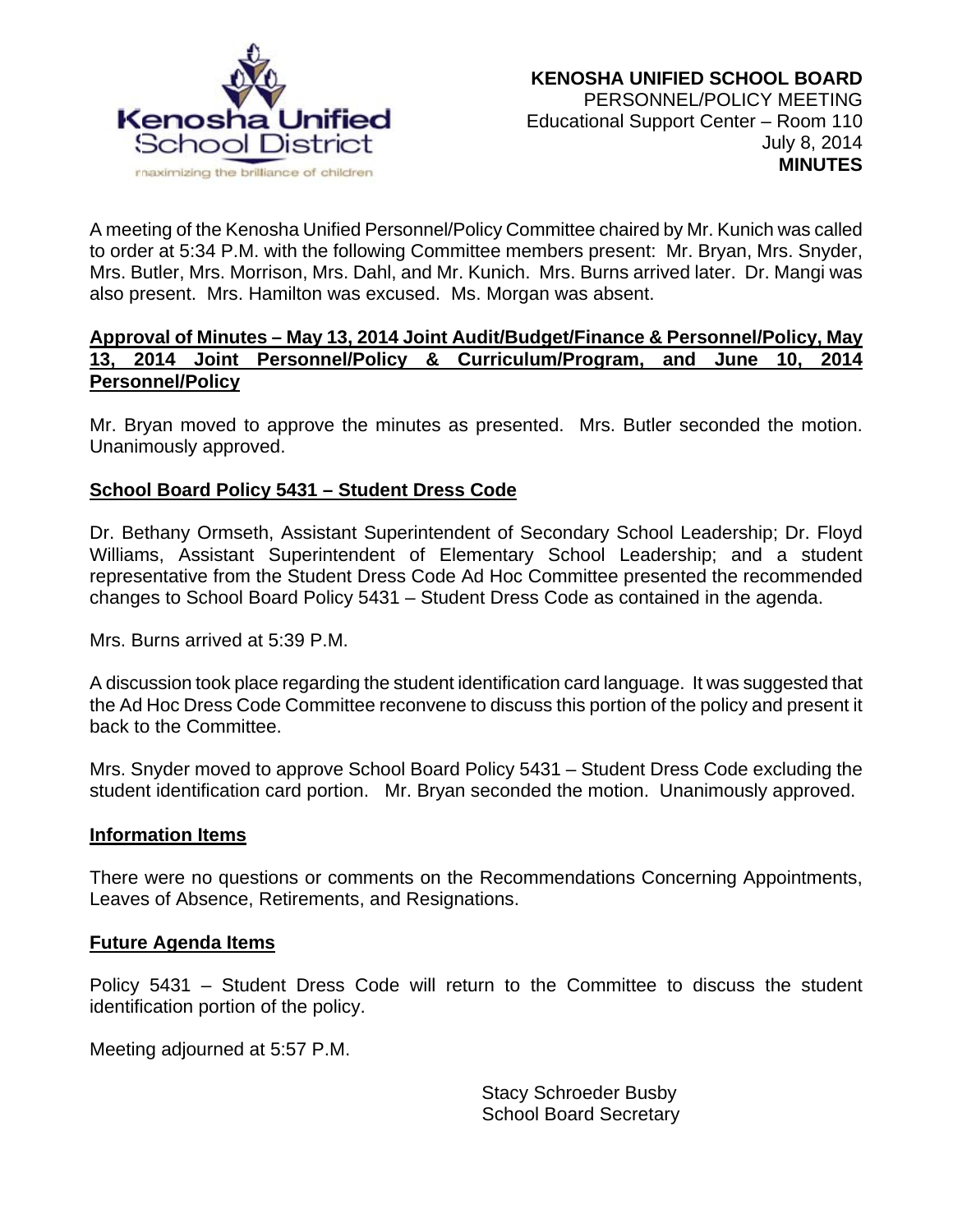

A joint meeting of the Kenosha Unified Personnel/Policy and Curriculum/Program Committees chaired by Mr. Kunich was called to order at 5:58 P.M. with the following Committee members present: Mr. Bryan, Mrs. Snyder, Mrs. Burns, Mrs. Butler, Mrs. Morrison, Mrs. Dahl, Ms. Stevens, Mr. Wade, Mrs. Karabetsos, Mrs. Kenefick, Mrs. Santoro, Mrs. Renish-Ratelis, and Mr. Kunich. Dr. Mangi was also present. Mrs. Hamilton and Mrs. Daghfal were excused. Ms. Morgan and Ms. Galli were absent.

# **Policy and Rule 6440 – Course Option Enrollment**

Mr. Kristopher Keckler, Executive Director of Information & Accountability, presented Policy/Rule 6440 – Course Option Enrollment. He explained that the Course Option Enrollment is a new program mandated by the State of Wisconsin that takes effect at the start of the 2014-15 school year. The Department of Public Instruction (DPI) has established an expectation that local school boards adopt policies and/or procedures respective to the Course Options program, thus the creation of this policy. The program allows for students in any grade (K-12) to have the opportunity to enroll in up to two courses at a time through an Institution of Higher Education or other DPI approved program at no cost to the student with the resident district being required to pay a DPI determined amount to the educational institution. A resident school district must reject the application if the course conflicts with a student's individualized education plan and may reject an application if the course does not satisfy a high school graduation requirement or the course does not conform to or support a student's academic and career plan, if one exists. He indicated that a budget assumption will have to be established as well as any internal resources for managing enrollment requests and coordination between the educational institutions.

Mr. Keckler noted that because the program is new there has not been substantial guidance from DPI and many questions have not yet been answered.

It was recommended that an update on this item be presented to the Committee at a later date.

Mr. Bryan moved to forward Policy/Rule 6440 – Course Option Enrollment to the full Board for approval. Mrs. Karabetsos seconded the motion. Unanimously approved.

# **Information Items**

There were no information items listed.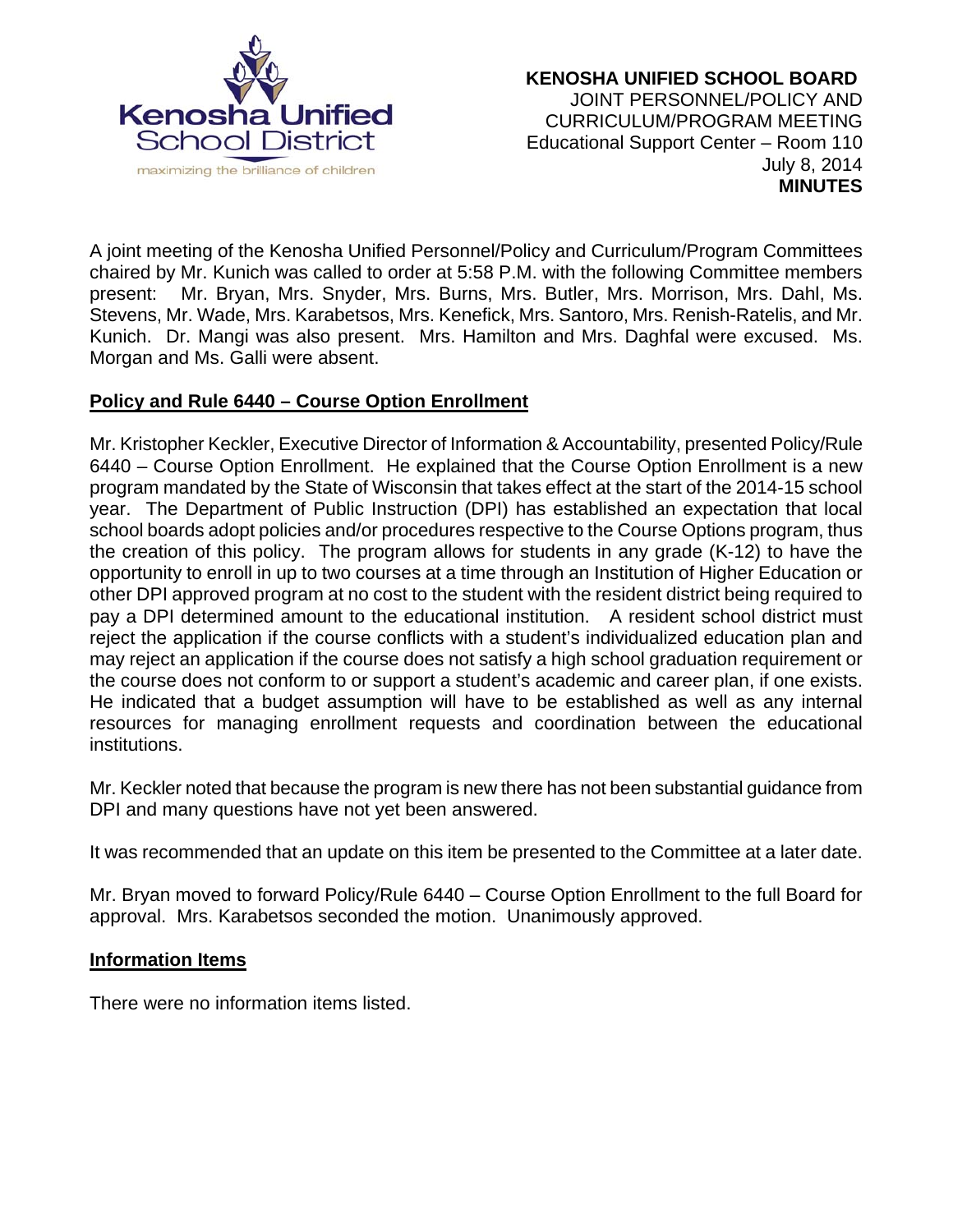# **Future Agenda Items**

An update on the Course Option Enrollment program will be presented at a later date as recommended above.

Meeting adjourned at 6:22 P.M.

Stacy Schroeder Busby School Board Secretary